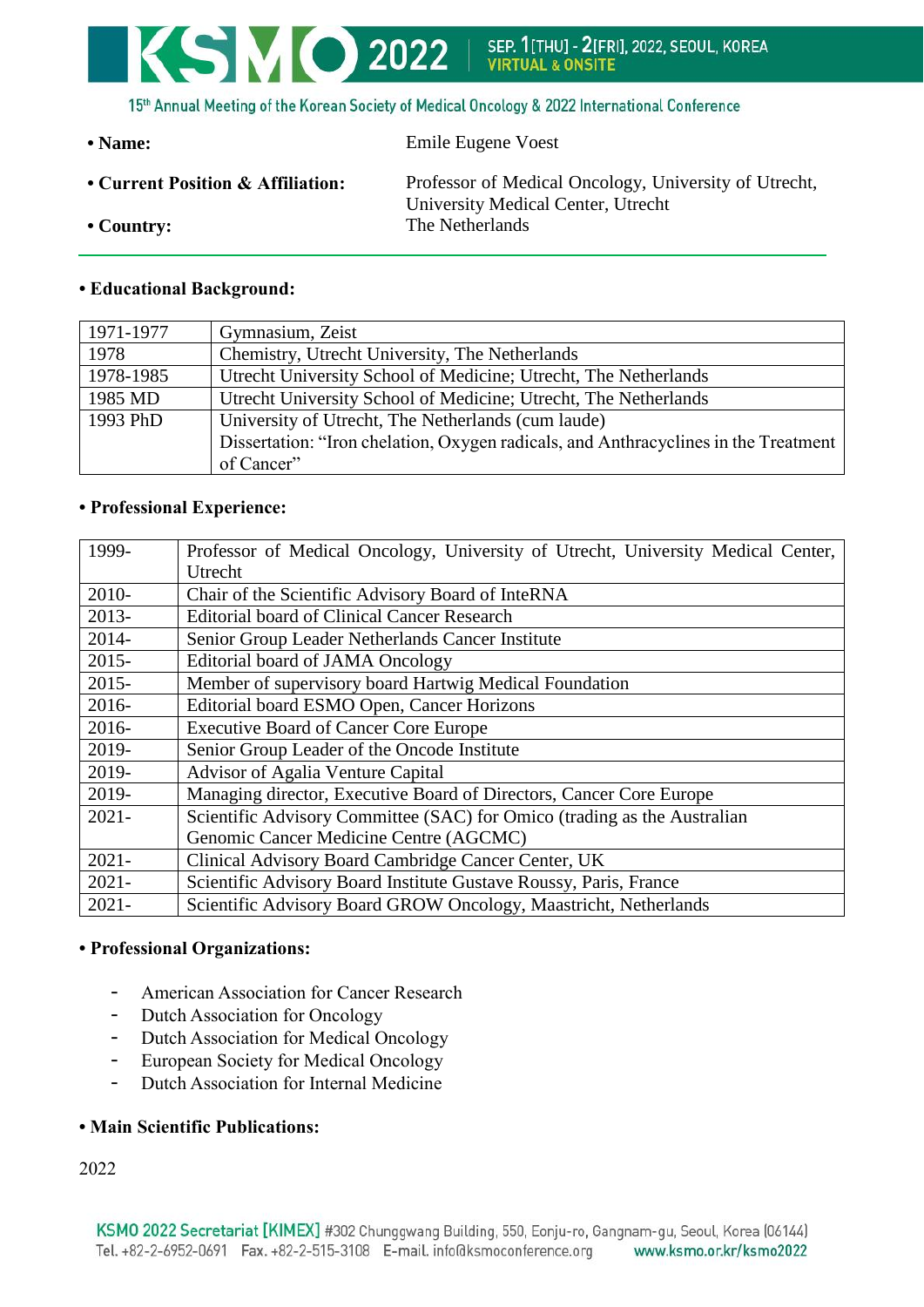

15th Annual Meeting of the Korean Society of Medical Oncology & 2022 International Conference

1. L.R. Hoes<sup>1,2</sup>, J.M. van Berge Henegouwen<sup>2,3</sup>, H. van der Wijngaart<sup>2,4</sup>, L.J. Zeverijn<sup>1,2</sup>, D.L. van der Velden1, J. van de Haar<sub>1,2,5</sub>, P. Roepman<sup>6</sup>, W.W.J. de Leng<sup>7</sup>, A.M.L. Jansen<sup>7</sup>, E. van Werkhoven<sup>8</sup>, V. van der Noort<sup>8</sup>, A.D.R. Huitema<sup>9,10'11</sup>, E.H. Gort<sup>12</sup>, J.W.B. de Groot<sup>13</sup>, E.D. Kerver<sup>14</sup>, D.J. de Groot<sup>15</sup>, F. Erdkamp<sup>16</sup>, L.V. Beerepoot<sup>17</sup>, M.P. Hendriks<sup>18</sup>, E.F. Smit<sup>19</sup>, W.T.A. van der Graaf<sup>20</sup>, C.M.L. van Herpen<sup>21</sup>, M. Labots<sup>3</sup>, A. Hoeben<sup>22</sup>, H. Morreau<sup>23</sup>, M.P. Lolkema<sup>24,26</sup>, E. Cuppen<sup>2,6,25</sup>, H. Gelderblom<sup>3</sup>, H.M.W. Verheul<sup>21</sup>, E.E. Voest<sup>1,2,26</sup> Genomics – Guided Treatment of Patients With Rare Cancers in the Drug Rediscovery Protocol (DRUP). Clin Cancer Res 2022, in press

2021

- 1. Mulder J, Verjans R, Verbaanderd C, Pean E, Weemers J, Leufkens HGM, Pignatti F, de Boer A, **Voest EE**, Stoyanova-Beninska VV, Pasmooij AMG. Extension of Indication for Authorised Oncology Products in the European Union: A Joint Effort of Multiple Stakeholders. **Front Med**. 2021 Dec 9; 8:790782.
- 2. L.J. Zeverijn\*<sup>1,2</sup>, S. Barjesteh van Waalwijk van Doorn-Khosrovani\*<sup>3</sup>, A. Pisters-van Roy<sup>3</sup>, L. Timmers<sup>4</sup>, T.H.L. Tran<sup>4</sup>, J.E. de Boer<sup>4</sup>, G.F. de Wit<sup>1,2</sup>, B.S. Geurts<sup>1,2</sup>, H. Gelderblom<sup>5</sup>, H.M.W. Verheul<sup>6</sup>, N. Blijlevens<sup>7</sup>, A.N.M. Wymenga<sup>8</sup>, F.A.L.M. Eskens<sup>9</sup>, E.F. Smit<sup>10,11</sup>, H.J. Bloemendal<sup>6</sup>, **E.E. Voest**<sup>1,2</sup> Harmonising patient-access programmes: the Dutch DRUG Access Platform. Lancet Oncology 2021, in press
- 3. Veninga V, **Voest E**. Tumor organoids: Opportunities and challenges to guide precision medicine. **Cancer Cell**, 2021; Sep 13;39(9):1190-1201
- 4. David Tamborero\*, Rodrigo Dienstmann, Maan Haj Rachid, Jorrit Boekel, Adria Lopez-Fernandez, Markus Jonsson, Irene Braña, Luigi De Petris, Jeffrey Yachnin, Richard Baird, Christophe Massard, Frans Opdam, Richard F. Schlenk, Claudio Vernieri, Michele Masucci, Xenia Villalobos, Elena Chavarria, Cancer Core Europe consortium, Judith Balmaña, Giovanni Apolone, Carlos Caldas, Jonas Bergh, Ingemar Ernberg, Stefan Fröhling, Elena Garralda, Claes Karlsson, Josep Tabernero, **Emile Voest**, Jordi Rodon, Janne Lehtiö.\* Implementation of a Clinical Decision Support System for Precision Oncology across an Academic Network. Nature Cancers 2021, in press
- 5. Joris van de Haar<sup>1,2,3</sup>, Louisa R. Hoes<sup>1,3</sup>, Paul Roepman<sup>4</sup>, Martijn P. Lolkema<sup>5</sup>, Henk M.W. Verheul<sup>6</sup>, Hans Gelderblom<sup>7</sup>, Adrianus J. de Langen<sup>8</sup>, Egbert F. Smit<sup>8</sup>, Edwin Cuppen<sup>3,4,9</sup>, Lodewyk F.A. Wessels, **Emile E. Voest**. Limited Evolution of the Actionable Metastatic Cancer Genome Under Therapeutic Pressure. **Nature Medicine** 2021, 27(9):1553-1563
- 6. L. Kester, D. Seinstra, A.G.J. van Rossum, Claire Vennin, M. Hoogstraat, D. van der Velden, M. Opdam, E. van Werkhoven, Kerstin Hahn, I. Nederlof, E. H. Lips, I.A.M. Mandjes, A.E. van Leeuwen – Stok, S. Canisius, H. van Tinteren, A.L.T. Imholz, J.E.A. Portielje, M.E.M.M. Bos, S. Bakker, E.J. Rutgers, H. M. Horlings, J. Wesseling, **E. Voest**, L.F.A. Wessels, M. Kok, H.M. Oosterkamp, A. van Oudenaarden, S.C. Linn, J. van Rheenen Differential survival and therapy benefit of breast cancer patients are characterized by distinct epithelial and immune cell microenvironments. **Clin Cancer Res** 2021, in press
- 7. Jorn Mulder1, Robin Verjans<sup>2</sup>, Ciska Verbaanderd<sup>3</sup>, Elias Pean<sup>3</sup>, Just Weemers<sup>4</sup>, Hubertus G.M. Leufkens<sup>5</sup>, Francesco Pignatti<sup>3</sup>, Anthonius de Boer<sup>1,5</sup>, Emile E. Voest<sup>6,7</sup>, Violeta V. Stoyanova-Beninska<sup>1</sup>, Anna M. G. Pasmooij<sup>1</sup>. Extension of indication for oncology products: a joint effort of multiple stakeholders. **Frontiers in Medicine**, 2021, December 9
- 8. Claire E. McCarthy, Nastaran Zahir, Mariam Eljanne, Elad Sharon, **Emile E. Voest**\*, Karolina Palucka. \* Developing and Validating Model Systems for Immuno-Oncology. **Cancer Cell** 2021, 39(8):1018-1022